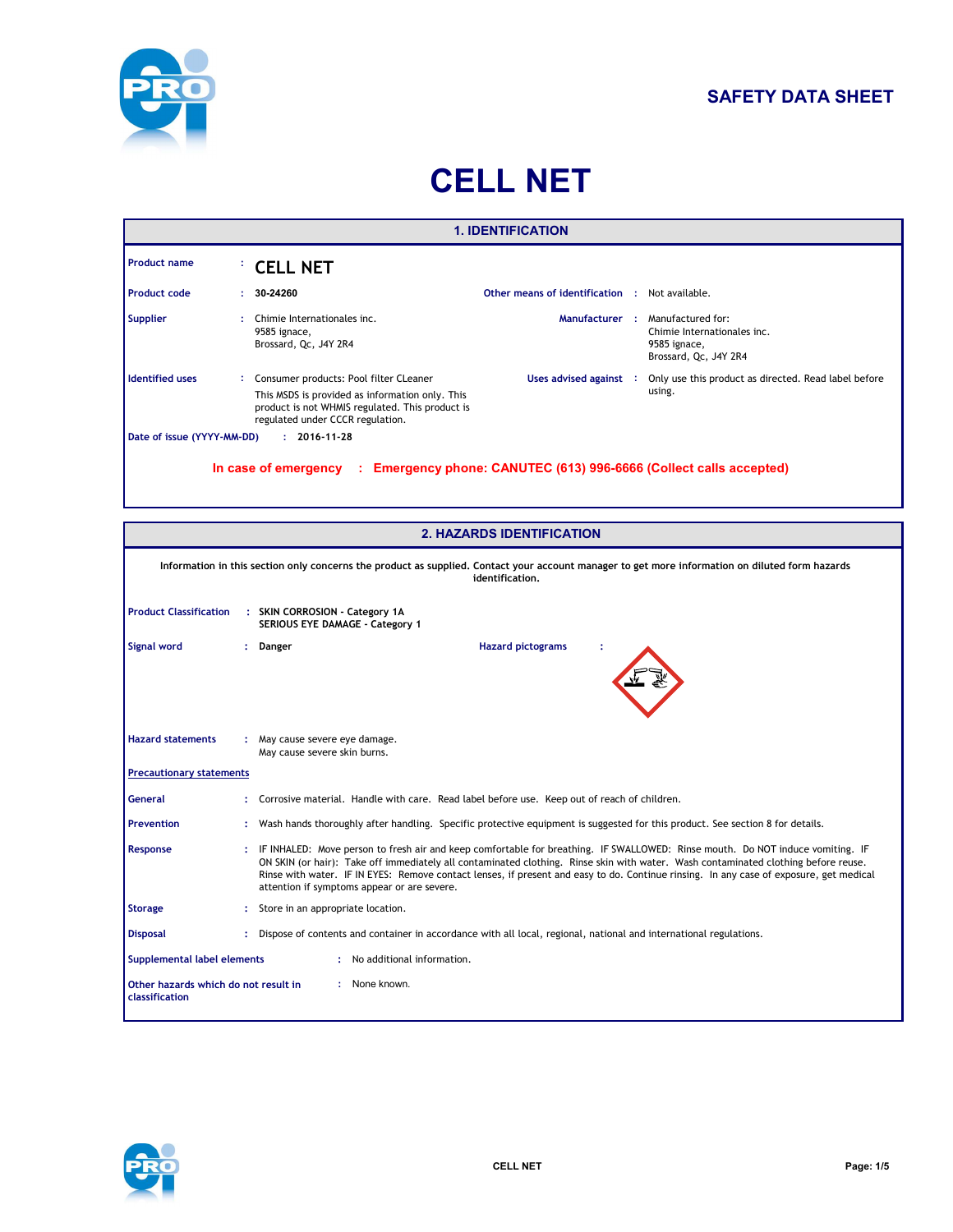| 3. COMPOSITION/INFORMATION ON INGREDIENTS |                                                                      |                |  |  |  |  |  |
|-------------------------------------------|----------------------------------------------------------------------|----------------|--|--|--|--|--|
| <b>Substance/mixture</b><br>Mixture<br>÷. |                                                                      |                |  |  |  |  |  |
| Ingredient name                           | <b>CAS</b> number                                                    | $%$ (w/w)      |  |  |  |  |  |
| organic acid                              |                                                                      | $\geq 10 - 25$ |  |  |  |  |  |
|                                           |                                                                      |                |  |  |  |  |  |
|                                           | Occupational exposure limits, if available, are listed in Section 8. |                |  |  |  |  |  |

| <b>4. FIRST AID MEASURES</b>                         |                                                                                                                                                                                                                                                                                                                              |  |  |  |  |
|------------------------------------------------------|------------------------------------------------------------------------------------------------------------------------------------------------------------------------------------------------------------------------------------------------------------------------------------------------------------------------------|--|--|--|--|
| <b>Description of required first aid measures</b>    |                                                                                                                                                                                                                                                                                                                              |  |  |  |  |
| Eye contact                                          | In case of contact with eyes, flush with fresh water. Check for and remove any contact lenses. Continue rinsing. If irritation persists, get<br>medical attention. Chemical burns must be treated promptly by a physician. Get medical attention if blistering occurs or redness persists.                                   |  |  |  |  |
| Skin contact                                         | Wash contaminated skin with soap and water. Remove contaminated clothing and wash it before reuse. Chemical burns must be treated<br>promptly by a physician. Get medical attention if blistering occurs or redness persists.                                                                                                |  |  |  |  |
| Ingestion                                            | Rinse mouth with water. Do not induce vomiting unless directed to do so by medical personnel. Chemical burns must be treated promptly<br>by a physician. Get medical attention if symptoms occur.                                                                                                                            |  |  |  |  |
| <b>Inhalation</b>                                    | Move victim to fresh air and keep at rest in a position comfortable for breathing. If it is suspected that fumes are still present, the rescuer<br>should wear an appropriate mask or self-contained breathing apparatus. Get medical attention if adverse health effects persist or are<br>severe. Maintain an open airway. |  |  |  |  |
| Most important symptoms/effects, acute and delayed   |                                                                                                                                                                                                                                                                                                                              |  |  |  |  |
| Eye contact<br>pain<br>watering<br>redness           | Adverse symptoms may include the following:                                                                                                                                                                                                                                                                                  |  |  |  |  |
| <b>Skin contact</b><br>pain or irritation<br>redness | Adverse symptoms may include the following:<br>blistering may occur                                                                                                                                                                                                                                                          |  |  |  |  |
| Ingestion<br>stomach pains                           | Adverse symptoms may include the following:                                                                                                                                                                                                                                                                                  |  |  |  |  |
| <b>Inhalation</b><br>coughing                        | Adverse symptoms may include the following:<br>respiratory tract irritation                                                                                                                                                                                                                                                  |  |  |  |  |
| <b>Notes to physician</b>                            | Treat symptomatically. Contact poison treatment specialist immediately if large quantities have been ingested or inhaled.                                                                                                                                                                                                    |  |  |  |  |
| See toxicological information (Section 11)           |                                                                                                                                                                                                                                                                                                                              |  |  |  |  |

| <b>5. FIRE-FIGHTING MEASURES</b>                          |                                                                                                                                                                                                 |  |  |  |  |
|-----------------------------------------------------------|-------------------------------------------------------------------------------------------------------------------------------------------------------------------------------------------------|--|--|--|--|
| <b>Extinguishing media</b>                                |                                                                                                                                                                                                 |  |  |  |  |
| Suitable extinguishing media                              | Use an extinguishing agent suitable for the surrounding fire.                                                                                                                                   |  |  |  |  |
| Unsuitable extinguishing media                            | None known.                                                                                                                                                                                     |  |  |  |  |
| Specific hazards arising from the<br>chemical             | In a fire or if heated, a pressure increase will occur and the container may burst.                                                                                                             |  |  |  |  |
| Hazardous thermal decomposition products                  | Decomposition products may include the following materials:<br>carbon dioxide<br>carbon monoxide<br>sulfur oxides                                                                               |  |  |  |  |
| Special fire-fighting procedures                          | Promptly isolate the scene by removing all persons from the vicinity of the incident if there is a fire. No action should be taken<br>involving any personal risk or without suitable training. |  |  |  |  |
| Special protective equipment for fire-<br><b>fighters</b> | Fire-fighters should wear appropriate protective equipment and self-contained breathing apparatus (SCBA) with a<br>full face-piece operated in positive pressure mode.                          |  |  |  |  |

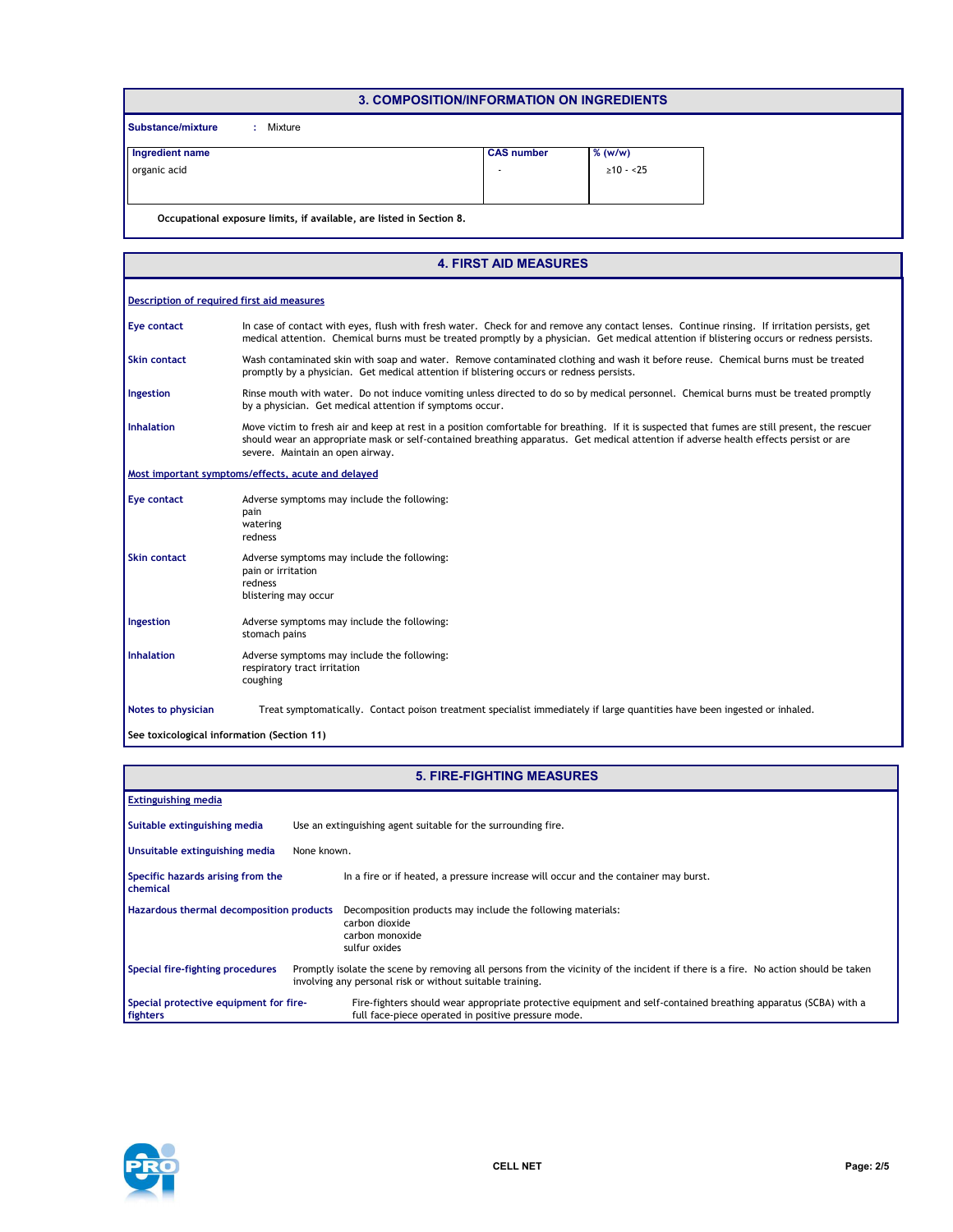### **6. ACCIDENTAL RELEASE MEASURES**

| <b>Personal precautions</b> | No action shall be taken involving any personal risk or without suitable training. Evacuate surrounding areas. Keep unnecessary and<br>unprotected personnel from entering. Do not touch or walk through spilled material. Initiate spill response procedures if required. |
|-----------------------------|----------------------------------------------------------------------------------------------------------------------------------------------------------------------------------------------------------------------------------------------------------------------------|
| <b>Personal protection</b>  | Put on appropriate personal protective equipment (see Section 8).                                                                                                                                                                                                          |
| <b>Cleaning method</b>      | Contain and collect spillage with non-combustible, absorbent material e.g. sand, earth, vermiculite or diatomaceous earth and place in<br>container for disposal according to local regulations (see Section 13). Use a water rinse for final clean-up.                    |

#### **7. HANDLING AND STORAGE**

| <b>Handling</b>                       | Eating, drinking and smoking should be prohibited in areas where this material is handled, stored and processed. Workers should wash hands<br>and face before eating, drinking and smoking. Remove contaminated clothing and protective equipment before entering eating areas. See<br>Section 8 for additional information on hygiene measures.                                                                                        |
|---------------------------------------|-----------------------------------------------------------------------------------------------------------------------------------------------------------------------------------------------------------------------------------------------------------------------------------------------------------------------------------------------------------------------------------------------------------------------------------------|
| <b>Storage and</b><br>Incompatibility | Store in accordance with local regulations. Separate from alkalis. Keep container tightly closed and sealed until ready for use. Containers that<br>have been opened must be carefully resealed and kept upright to prevent leakage. Do not store in unlabeled containers. Use appropriate<br>containment to avoid environmental contamination. Keep out of reach of children. Store away from incompatible materials (see Section 10). |

## **8. EXPOSURE CONTROLS/PERSONAL PROTECTION**

| Occupational exposure limits<br>None. |                                                                                                                                                                                                                                             |
|---------------------------------------|---------------------------------------------------------------------------------------------------------------------------------------------------------------------------------------------------------------------------------------------|
| Appropriate engineering controls      | If user operations generate dust, fumes, gas, vapor or mist, use process enclosures, local exhaust ventilation or other engineering<br>controls to keep worker exposure to airborne contaminants below any recommended or statutory limits. |
| Individual protection measures        |                                                                                                                                                                                                                                             |
| <b>Eye/face protection</b>            | Continued or severe exposures might required to wear a face shield or chemical splash goggles. It is minimally suggested to<br>wear safety glasses while using or handling this product.                                                    |
| <b>Hands and Body protection</b>      | It is suggested to wear chemical-reisitant gloves while using or handling this product.                                                                                                                                                     |
| <b>Respiratory protection</b>         | No specific protective equipment required under normal use conditions.                                                                                                                                                                      |

# **9. PHYSICAL AND CHEMICAL PROPERTIES**

| <b>Physical state</b>                        | Liquid. [Limpid liquid] | pH                      | 0.75                             | <b>Flash point</b>      | [Product does not sustain]<br>combustion.1 |
|----------------------------------------------|-------------------------|-------------------------|----------------------------------|-------------------------|--------------------------------------------|
| Color                                        | Red.                    | <b>Relative density</b> | 1.11                             | <b>Melting point</b>    | Not available.                             |
| <b>Odor</b>                                  | Odorless.               | <b>Viscosity</b>        | Not available.                   | <b>Boiling point</b>    | Not available.                             |
| <b>Odor threshold</b>                        | Not available.          | <b>Vapor pressure</b>   | Not available.                   | Fire point              | : Not available.                           |
| Solubility in water<br>÷                     | Not available.          | Vapor density<br>÷      | Not available.                   | <b>Evaporation rate</b> | : Not available.                           |
| <b>Decomposition temperature</b>             | Not available.<br>÷.    |                         | <b>Auto-ignition temperature</b> | Not available.<br>÷     |                                            |
| Partition coefficient: n-octanol/<br>water   | Not available.<br>٠     |                         | Flammability (solid, gas)        | Not available.<br>٠     |                                            |
| Lower and upper explosive (flammable) limits |                         | Not available.          |                                  |                         |                                            |

### **10. STABILITY AND REACTIVITY**

| Reactivity                                |                                       | No specific test data related to reactivity available for this product or its ingredients.           |  |  |  |  |  |
|-------------------------------------------|---------------------------------------|------------------------------------------------------------------------------------------------------|--|--|--|--|--|
| <b>Chemical stability</b>                 |                                       | The product is stable.                                                                               |  |  |  |  |  |
| Incompatible materials                    | Reactive or incompatible with alkali. |                                                                                                      |  |  |  |  |  |
| <b>Conditions to avoid</b>                | No specific data.                     |                                                                                                      |  |  |  |  |  |
| <b>Possibility of hazardous reactions</b> |                                       | May cause an exothermic reaction in presence of alkali.                                              |  |  |  |  |  |
| Hazardous decomposition products          |                                       | Under normal conditions of storage and use, hazardous decomposition products should not be produced. |  |  |  |  |  |

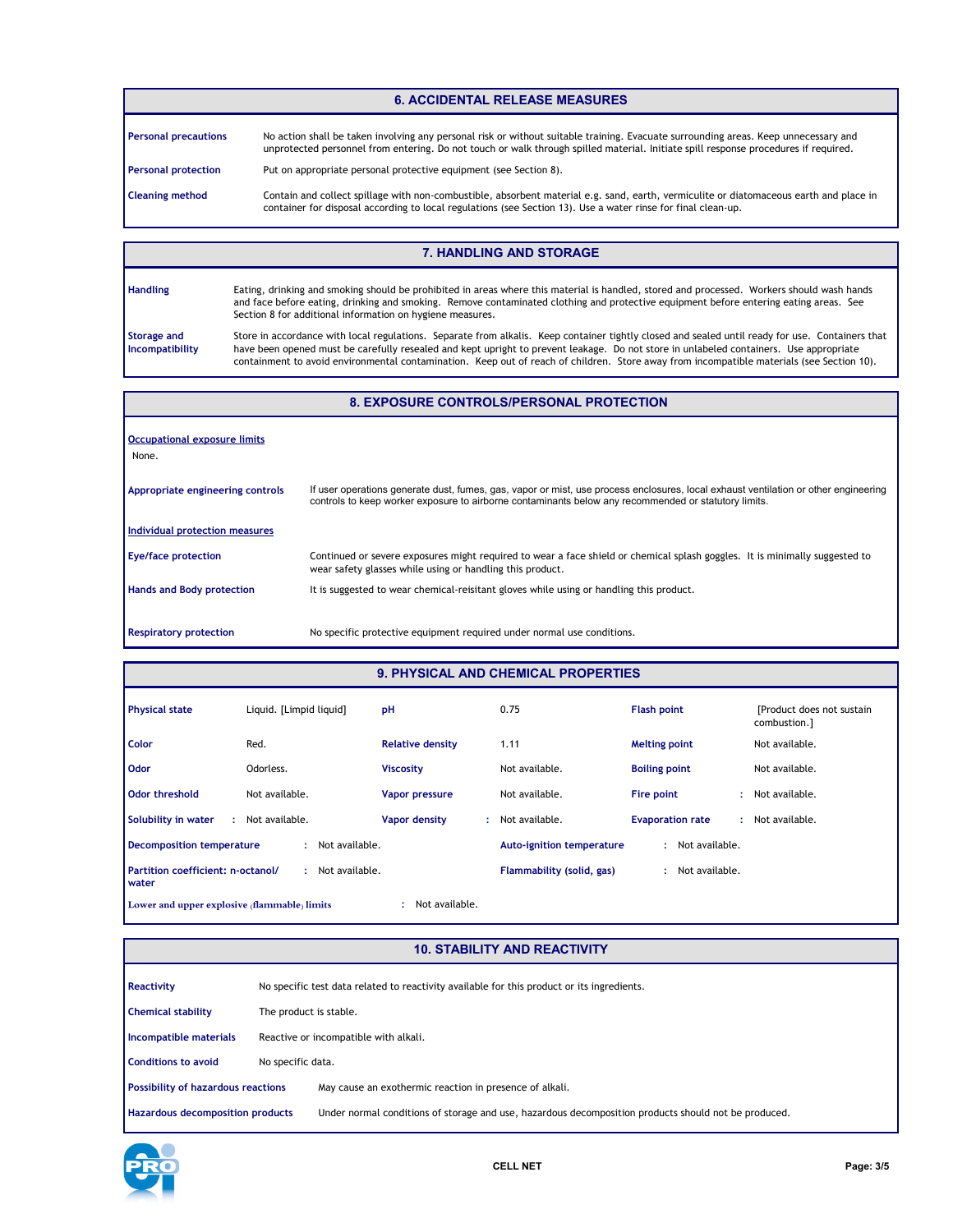| <b>11. TOXICOLOGICAL INFORMATION</b> |                                                                         |                                                   |                                                                                                      |                                                                                         |                                                                            |  |  |  |
|--------------------------------------|-------------------------------------------------------------------------|---------------------------------------------------|------------------------------------------------------------------------------------------------------|-----------------------------------------------------------------------------------------|----------------------------------------------------------------------------|--|--|--|
| <b>Route of exposure</b>             | Not available.                                                          |                                                   |                                                                                                      |                                                                                         |                                                                            |  |  |  |
|                                      |                                                                         | <b>Potential acute health effects</b>             |                                                                                                      |                                                                                         | <b>Symptoms</b>                                                            |  |  |  |
| Eye contact                          |                                                                         | May cause eye burn                                |                                                                                                      |                                                                                         | Adverse symptoms may include the following:<br>pain<br>watering<br>redness |  |  |  |
| <b>Skin contact</b>                  | May cause skin burns                                                    |                                                   | Adverse symptoms may include the following:<br>pain or irritation<br>redness<br>blistering may occur |                                                                                         |                                                                            |  |  |  |
| Ingestion                            |                                                                         | May cause burns to mouth, throat and stomach.     |                                                                                                      | Adverse symptoms may include the following:<br>stomach pains                            |                                                                            |  |  |  |
| <b>Inhalation</b>                    | Inhalation of vapors or mist may cause<br>respiratory tract irritation. |                                                   |                                                                                                      | Adverse symptoms may include the following:<br>respiratory tract irritation<br>coughing |                                                                            |  |  |  |
| <b>Toxicity data</b>                 |                                                                         |                                                   |                                                                                                      |                                                                                         |                                                                            |  |  |  |
| <b>Product/ingredient name</b>       |                                                                         | <b>Result</b>                                     | <b>Species</b>                                                                                       | <b>Dose</b>                                                                             | <b>Exposure</b>                                                            |  |  |  |
| organic acid                         |                                                                         | LD50 Oral                                         | Rat                                                                                                  | 1000 mg/kg                                                                              |                                                                            |  |  |  |
| Information on toxicological effects |                                                                         |                                                   |                                                                                                      |                                                                                         |                                                                            |  |  |  |
| <b>Mutagenicity</b>                  |                                                                         | No known significant effects or critical hazards. |                                                                                                      |                                                                                         |                                                                            |  |  |  |
| <b>Teratogenicity</b>                | No known significant effects or critical hazards.                       |                                                   |                                                                                                      |                                                                                         |                                                                            |  |  |  |
| <b>Developmental effects</b>         | No known significant effects or critical hazards.                       |                                                   |                                                                                                      |                                                                                         |                                                                            |  |  |  |
| <b>Fertility effects</b>             | No known significant effects or critical hazards.                       |                                                   |                                                                                                      |                                                                                         |                                                                            |  |  |  |
| <b>Sensitization</b>                 | Not available.                                                          |                                                   |                                                                                                      |                                                                                         |                                                                            |  |  |  |
| <b>Carcinogenicity</b>               | No known significant effects or critical hazards.                       |                                                   |                                                                                                      |                                                                                         |                                                                            |  |  |  |

#### **12. ECOLOGICAL INFORMATION**

#### **Ecotoxicity data**

No ecotoxicological data listed for any component of this product.

**Persistence and degradability**

**Bioaccumulative potential Mobility in soil :** Unknown **:** Unknown **:** Unknown **:** Unknown

: Unknown Other adverse effects : Unknown

- **13. DISPOSAL CONSIDERATIONS**
- **Disposal methods** Dispose content and container in accordance with local, regional and national regulation in force.

| <b>14. TRANSPORT INFORMATION</b>                                                                                            |                                                                      |                                            |                                       |                      |                    |  |
|-----------------------------------------------------------------------------------------------------------------------------|----------------------------------------------------------------------|--------------------------------------------|---------------------------------------|----------------------|--------------------|--|
|                                                                                                                             | <b>UN number</b>                                                     | UN proper shipping name                    | <b>Transport hazard class</b><br>(es) | <b>Packing group</b> | <b>TDG Placard</b> |  |
| <b>TDG Classification</b>                                                                                                   | 1760                                                                 | Corrosive liquid, n.o.s. (organic<br>acid) | 8                                     | Ш                    | مختصف              |  |
| Product classified as per the following sections of the Transportation of Dangerous Goods Regulations: 2.40-2.42 (Class 8). |                                                                      |                                            |                                       |                      |                    |  |
| <b>Additional</b><br>information                                                                                            | See shipping documents for specific information on DOT, IMDG or IATA |                                            |                                       |                      |                    |  |